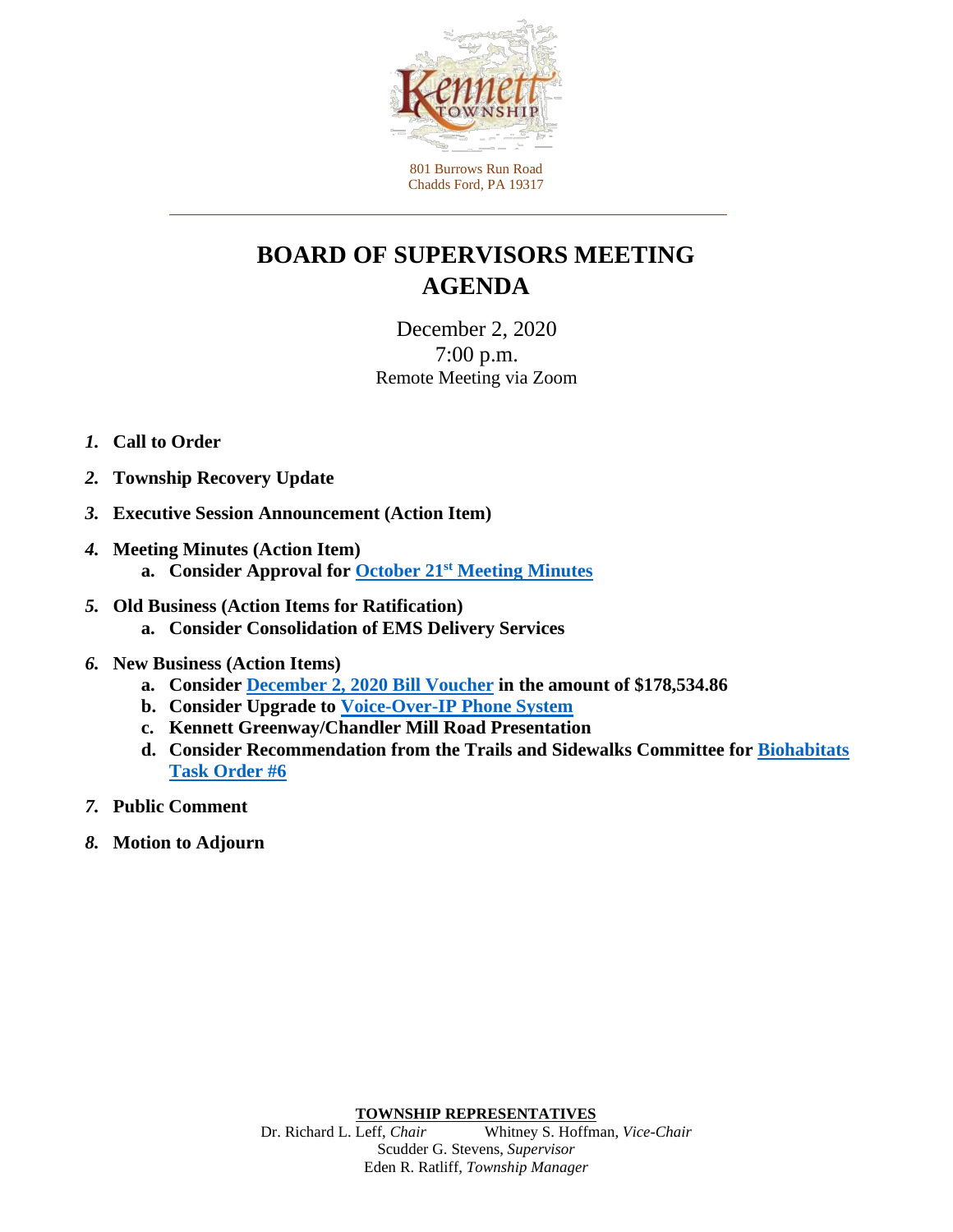

801 Burrows Run Road Chadds Ford, PA 19317 (610) 388-1300 Fax (610) 388-0461 Website: [www.kennett.pa.us](http://www.kennett.pa.us/) Email: Kennett.twp@Kennett.pa.us

## **Joining the Zoom public Board of Supervisors Meeting Wednesday, December 2, 2020 at 7:00 p.m.**

There are three ways to join our Zoom Board of Supervisors Meeting this coming Wednesday, December 2, 2020 at 7:00 p.m.:

- 1) OPTION 1: Using a computer, click the following link: <https://us02web.zoom.us/j/86896460216> Enter Password: **165047** \*\* You'll need to have already downloaded the Zoom App to use this. If prompted to allow Zoom to use your computer's camera and microphone, please allow.
- 2) OPTION 2: Using the Zoom app, enter the following: Meeting ID: **868 9646 0216** Password: **165047** \*\* You'll need to have already downloaded the Zoom App to use this. If prompted to allow Zoom to use your smart phone or computer's camera and microphone, please allow.

3) OPTION 3: Using your telephone, call 929-205-6099: "Welcome to Zoom. Enter your Meeting ID followed by pound (#)" Enter Meeting ID: **868 9646 0216#** "Enter your Participant ID followed by #, otherwise just press # to continue." Press: **#** "Please enter the meeting password followed by #" Enter Password: **165047 #**

Once you've successfully logged into the meeting, you'll be put in the virtual "Waiting Room." Don't worry, this is just a security feature and you will promptly be "let in." You will automatically be muted by the host. This means we won't be able to hear you if you try to talk to us. Having as many people muted as possible helps facilitate a distraction-free virtual meeting setting. Also note that this meeting will be recorded and posted to the Kennett Township website just like all other Board of Supervisor meetings.

As always, we encourage your participation during the Public Comment sections. If you have something you'd like to say, simply send the host a "Chat." (If you're on a computer, the Chat window can be accessed by clicking the Chat icon in the bottom menu bar. If you're on your phone, the Chat feature can be found by clicking the ellipsis "… more.") *Type your name and address followed by your question or comment*. The host will voice your comment at the once the meeting enters the discussion portions. If your topic requires further discussion, the host will unmute you to participate and mute you again once your discussion is completed. If your comment/question is received after the relevant topic has concluded, it will be held until the end of the meeting during the "public comment" section.